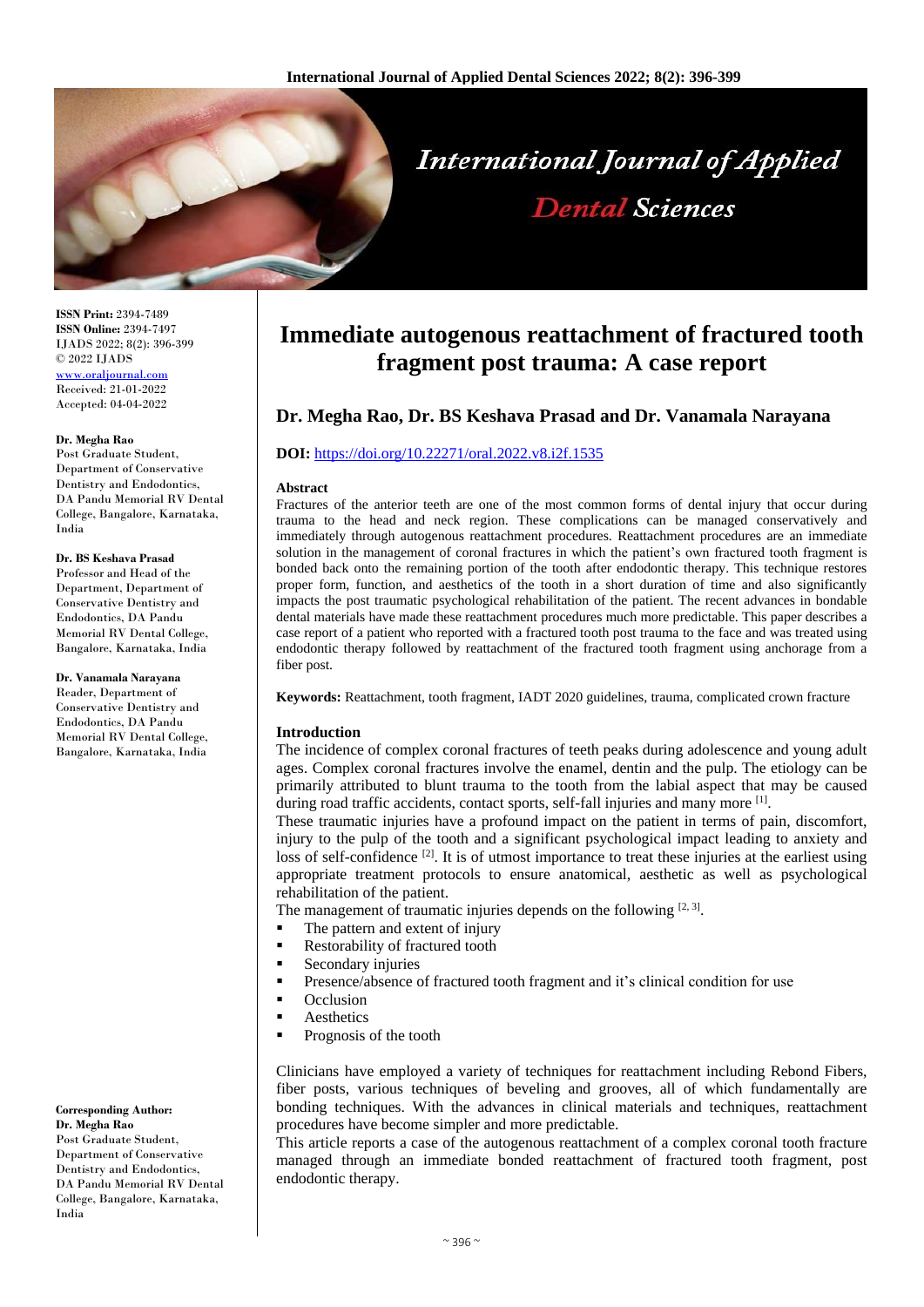#### **Case Report**

A 21-year-old male patient reported to with a history of selffall 3 days ago. The patient presented with severe pain in the upper front tooth region that began after the fall, secondary to the complicated coronal fracture. The pain was insidious in onset, showed no progression, lancinating in nature and was exacerbated on consumption of hot and cold food.

On clinical examination, an Ellis Class 3 fracture was noted on tooth number 22 with frank exposure of the pulp. The tooth was sensitive to palpation and tender on percussion. The tooth showed a negative response to both EPT and heat pulp testing. The pulp was visible clinically, well surrounded by sound dentin circumferentially and was dark red in colour and coagulated in appearance. A diagnosis was made of "Complicated crown fracture (enamel-dentin fracture with pulp exposure)" according to the IADT 2020 guidelines.

The treatment was planned to start with endodontic therapy followed by placement of a fiber post and reattachment of the tooth fragment using support from the cemented fiber post. Pre-operative photographs and radiographs were taken, and the planned procedures were explained to the patient and a written consent was obtained.

#### **Preparation and Storage of Tooth Fragment**

The fractured tooth fragment inspected for cracks and fractures under 2.5X magnification (Keeler® loupes). The tooth was first washed in saline to remove all debris and blood. It was cleaned using 2% chlorhexidine solution and stored in 0.9% normal saline.

# **Endodontic Therapy**

The treatment began with the administration of local anesthesia. An infra orbital nerve block corresponding to tooth 22 was administered using 2% lignocaine in 1:80,000 epinephrine and was supplemented with local infiltration in the region. Access opening was done, and the pulp was extirpated. Working length was determined using an apex locator (Propex Dentsply Maillefer®) and was set to 18mm. The cleaning and shaping procedure was performed first with K files (15 to 50) size (Mani®) followed by H files for circumferential filing. The canal was irrigated with 3% sodium hypochlorite and 0.9% normal saline alternately during instrumentation. The length and fit of the master cone was confirmed radiographically and obturation was done using Sealapex(Kerr®). [Figure 1]



**Fig 1:** Radiographs of endodontic therapy - root canal treatment performed on tooth 22. (a) Pre-operative radiograph showing complex coronal fracture [enamel-dentin with pulp exposure, IADT 2020 guidelines]. (b) Master-cone radiograph (c) Final obturation radiograph (d) Post space preparation for fiber post (e) Radiograph after final cementation of the fiber post.

### **Post Space Preparation and Fiber Post Cementation**

The patient was recalled after 24 hours for the reattachment procedure. The post space was prepared using piezo reamers size 3 and 4 up to a length of 13mm, leaving 5mm of the obturation material in the apical  $1/3<sup>rd</sup>$  of the canal. The obturation material was further condensed using a heated hand plugger. A fiber post was selected of the appropriate size

and cemented into the canal using RelyX U200 (3M) resin cement and light cured, leaving a 3mm projection of the post coronally. The separated fragment was placed over the projected portion of the fiber post. The pulp chamber of the coronal fragment was appropriately sized to accommodate the projection of the fiber post. [Figure 2]



**Fig 2:** (a) Pre-operative photograph depicting a complicated corona! Fracture of the upper left lateral incisor. (b) Occlusal view depicting exposed pulp tissue. (c) Fractured coronal tooth fragment. (d) Extirpated pulp tissue after commencement of endodontic therapy. (e) Debrided pulp chamber and root canal. (f) Etching of tooth fragment using an acid etchant. (g) Application of bonding agent over etch tooth surface. (h) Light curing of bonding agent over tooth surface. (i) Post-operative photograph of reattached tooth fragment (using resin cement) and final restorative procedures.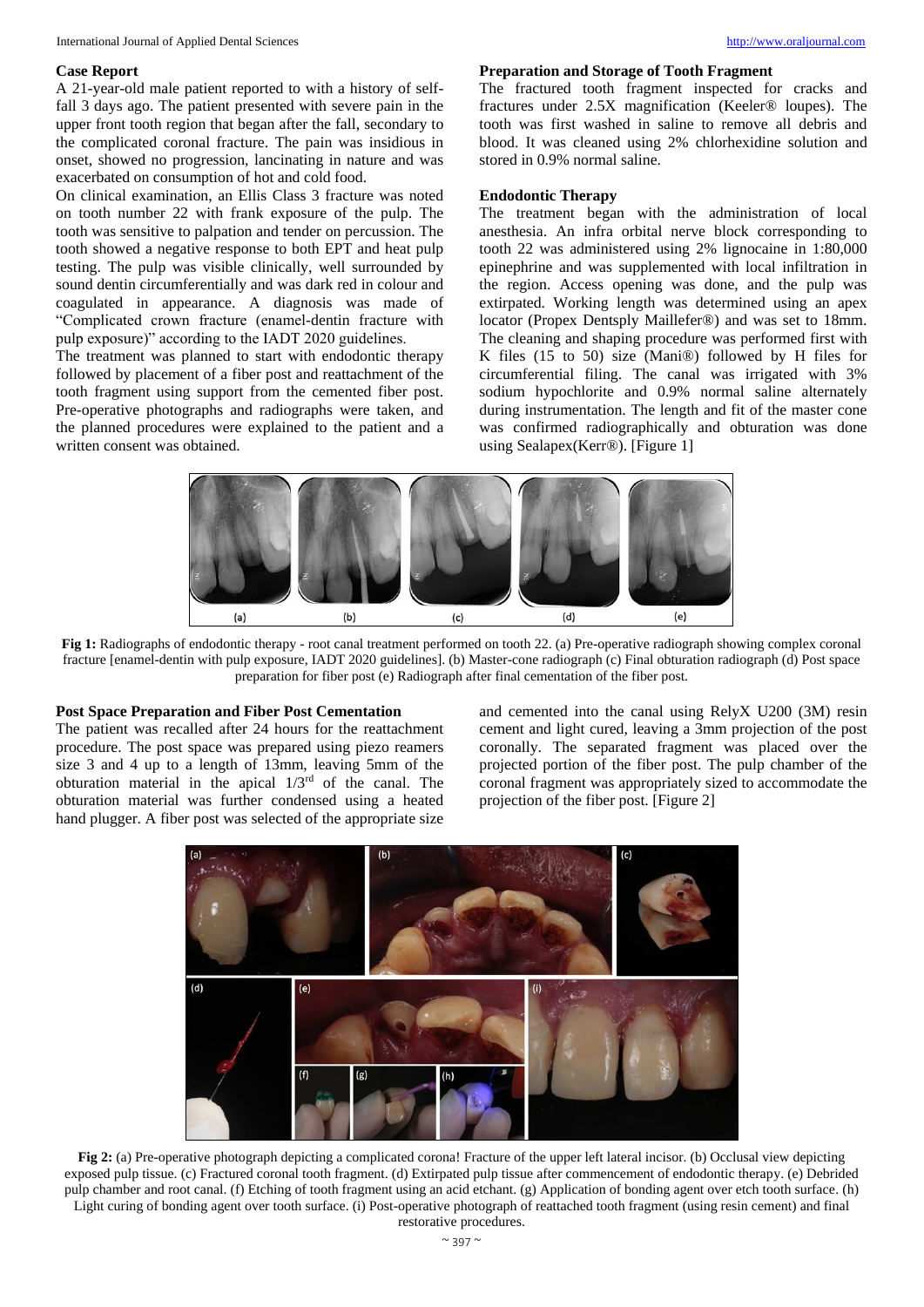#### **Reattachment Procedure**

The tooth fragment was etched with the Etchant-N (Ivoclar Vivadent®) then washed and dried using a three-way syringe. The bonding agent -ESPE Adper Single Bond 2 (3M®) was applied onto the tooth according to manufacturer's instructions and light cured for 30 seconds. Care was taken to avoid pooling of the bonding agent in the approximating area

of the fragment. Resin cement was then flowed into the pulp chamber space and the fragment was seated over the projected portion of the fiber post and light cured for 60 seconds from both the buccal as well as the labial aspect. The excess cement was trimmed using diamond abrasives and airoter. The final finishing and polishing procedures were postponed to a later date as the tooth was still tender. [Figure 3]



**Fig 3:** Illustration depicting placement of fiber-postin the root canal. (a) Endodontically treated tooth with obturation material upto the CEJ. (b) Post space preparation, leaving 5mm of obturation material intact in the apical 1/3rd of the canal. (c) Placement of fiber-post into the post space and leaving 3mm of the post extruded. (d) Reattachment of the tooth fragment on to the tooth using the extruded portion of the fiber post as anchorage.

#### **Discussion**

The management of traumatic injuries to the tooth is crucial and time dependent. The International Association of Dental Traumatology provides revised guidelines annually that are based on the evolving evidence in the field of dental traumatology. These guidelines are the gold standard for treatment planning and management of dental trauma.

Complicated crown fractures involving enamel, dentin, and pulp (IADT 2020 guidelines), have been managed through various techniques including all ceramic restorations, custom cast posts, digi-posts and even bonded restorations depending on the extent of the lesion. The key to successful treatment in such situations is to assess the status of the pulp. However, during trauma and luxation injuries, there is a transient damage to the nerve fibers present in the apical region of the root tip <sup>[3]</sup>. This can result in false negative responses elicited up on immediate thermal and electric pulp testing. Hence, the endodontic treatment plan cannot be determined on the sensibility assessment of the pulp through these tests, but rather should be determined through vitality testing using pulse oximetry and laser Doppler flowmetry [4]. The current use of these tests are limited to the lack of sensors specifically designed to fit dental use, lack of availability of the devices as well as greater expense. Pulp status can be assessed clinically, based on the amount of pulp exposure, duration of pulp exposure to the oral environment and presence or absence of foreign bodies and other contaminants.

Autogenous reattachment is a clinical procedure in which a fractured tooth fragment is fixed onto the remaining tooth material post trauma to restore proper function, tooth form and aesthetics. This treatment was first suggested by Chosalk and Eidelman in 1964  $[2]$ . The advantages of reattachment are aesthetics, immediate treatment, biocompatibility, preserving existing occlusion and low economics. The techniques for reattachment range from the use of fiber posts

for fragment attachment to the use of pins. The treatment plan mainly depends on the level of fracture. Subgingival fractures can be managed through the use of extrusion orthodontics after primary endodontic therapy<sup>[3]</sup>. Majority of the fractures confined to enamel and dentin with pulp exposure usually present with no mobility, mild sensitivity to percussion and palpation. The exposed pulp will be sensitive to stimuli such as air, cold and sweet food  $[4, 5, 6]$ . It is recommended to take an intra oral periapical radiograph using the paralleling technique and a film positioner. One parallel radiograph aimed through the midline to show the two maxillary central incisors, two parallel periapical radiographs aimed at the maxillary right and left lateral incisors and an occlusal radiograph are the views recommended [7].

In teeth with immature apices, it is of utmost importance to preserve the pulp. Various vital pulp therapy techniques like partial pulpectomy and pulp capping procedures can aid in root formation [7] . Non-setting calcium hydroxide as well as non-staining calcium silicate cements are suitable materials to be placed over a pulp wound. Follow up radiographs taken at 8 weeks, 3 months, 6 months and 1 year should be taken and compared with the baseline radiograph to assess continued root development. Symptomatic teeth with periapical lesions are a negative prognostic factor and may need endodontic intervention. Teeth showing positive response to sensibility testing and root development indicate good prognosis as well as healing and may not require endodontic intervention in the future [7, 8].

In teeth with mature apices, endodontic therapy followed by rehabilitation of the tooth is recommended. The use of a post after endodontic therapy to anchor the tooth fragment is a simple yet effective treatment modality to restore the tooth functionally, anatomically as well as aesthetically. The signs of no symptoms in the follow up appointments is a sign of a favorable outcome [8].